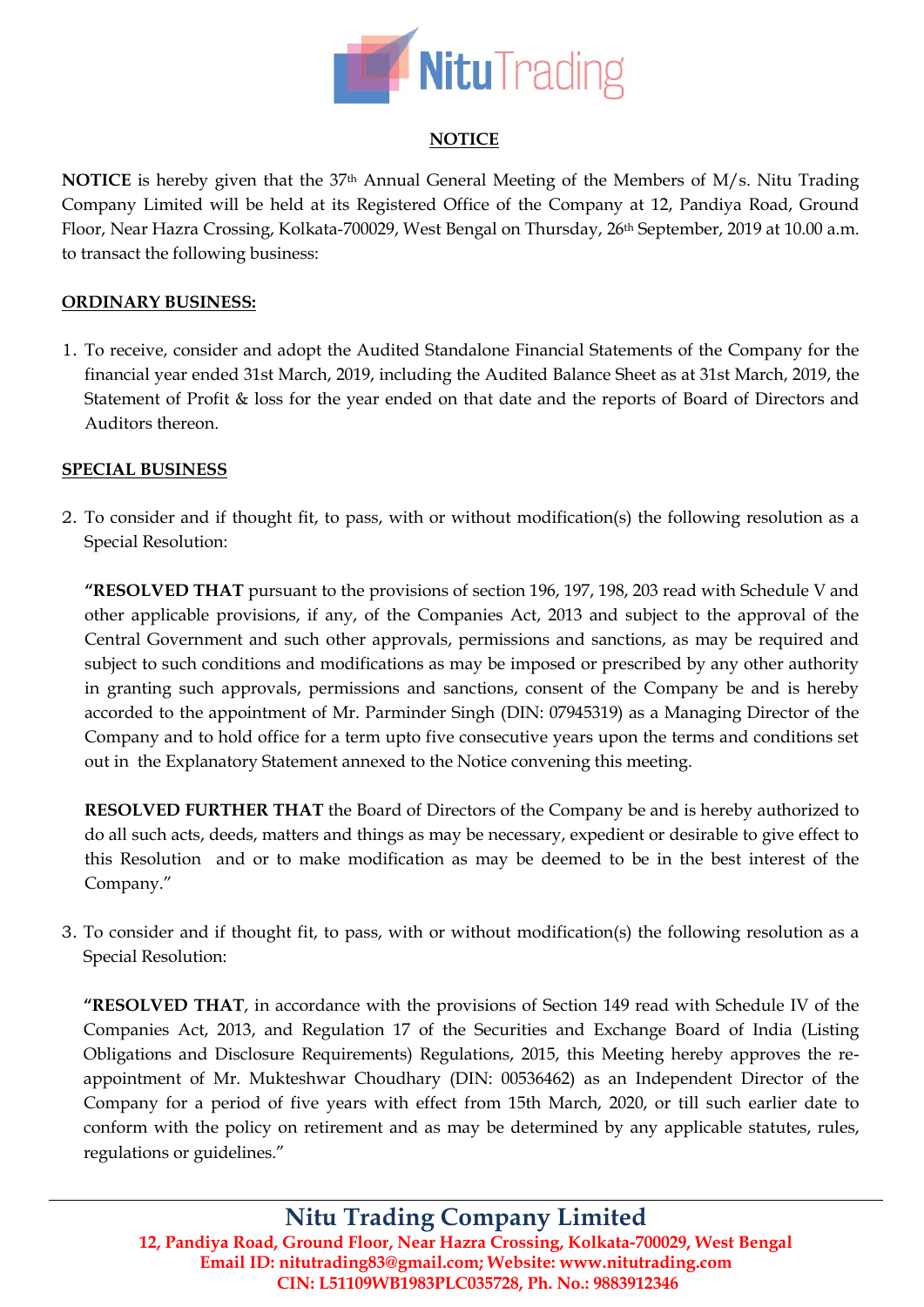

4. To consider and if thought fit, to pass, with or without modification(s) the following resolution as a Special Resolution:

**"RESOLVED THAT**, in accordance with the provisions of Section 149 read with Schedule IV of the Companies Act, 2013, and Regulation 17 of the Securities and Exchange Board of India (Listing Obligations and Disclosure Requirements) Regulations, 2015, this Meeting hereby approves the reappointment of Mrs. Madhu Sharma (DIN: [02484283\)](http://www.mca.gov.in/mcafoportal/companyLLPMasterData.do) as an Independent Director of the Company for a period of five years with effect from 31st March, 2020, or till such earlier date to conform with the policy on retirement and as may be determined by any applicable statutes, rules, regulations or guidelines."

# **Registered Office:**

12, Pandiya Road, Ground Floor, Near Hazra Crossing, Kolkata-700029, West Bengal

Place: Kolkata Date: 14.08.2019 **By Order of the Board of Directors** For Nitu Trading Company Limited

Parminder Singh Managing Director DIN: [07945319](http://www.mca.gov.in/mcafoportal/companyLLPMasterData.do)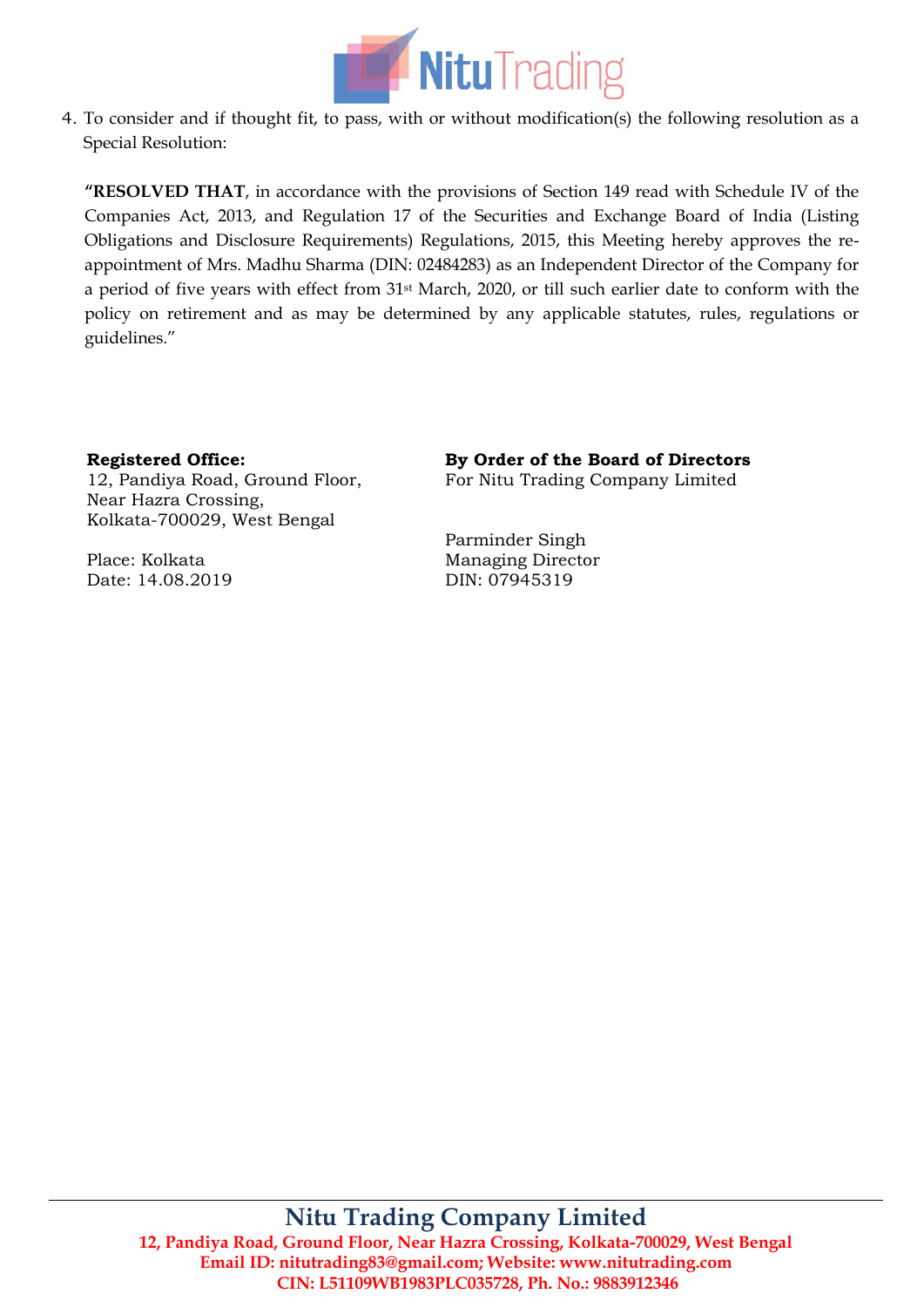

## **NOTES:**

- 1. An Explanatory Statement pursuant to Section 102 of the Companies Act, 2013 relating to the Special Business to be transacted at the Annual General Meeting is annexed hereto.
- 2. **A MEMBER ENTITLED TO ATTEND AND VOTE AT THE MEETING IS ENTITLED TO APPOINT A PROXY/ PROXIES TO ATTEND AND VOTE INSTEAD OF HIMSELF/HERSELF. SUCH A PROXY/ PROXIES NEED NOT BE A MEMBER OF THE COMPANY**. The instrument of Proxy in order to be effective, should be deposited at the Registered Office of the Company, duly completed and signed, not less than 48 hours before the commencement of the meeting. A person can act as proxy on behalf of members not exceeding fifty (50) and holding in the aggregate not more than ten percent of the total share capital of the Company. A member holding more than ten percent of the total share capital of the company carrying voting rights may appoint a single person as proxy and such person shall not act as proxy for any other person or shareholders.
- 3. The Register of Member and Transfer Books will remain closed from Friday, the 20th day of September, 2019 to Thursday, the 26th day of September, 2019 (both days inclusive) for the purpose of Annual General Meeting.
- 4. Corporate Members intending to send their authorized representatives to attend the meeting are requested to send a certified copy of the Board Resolution authorizing their representative to attend and vote on their behalf at the meeting.
- 5. During the period beginning 24 hours before the time fixed for the commencement of the meeting and ending with the conclusion of the meeting, members would be entitled to inspect the proxies lodged at any time during the business hours of the company, provided not less than 3 days of notice in writing is given to the company.
- 6. Members/Proxies are requested to bring their attendance slips duly filed in along with their copies of Annual Report to the Annual General Meeting.
- 7. The notice is being sent all members, whose names appear on the Register of Members/List of beneficial owners.
- 8. In case shares are jointly held, this form should be completed and signed (as per the specimen signature registered with the company) by the first named member and in his/her absence, by the next named member.
- 9. Copy of relevant documents referred to in this notice are open for inspection at the registered office of the Company an all working days, except holidays between **11.00 A.M to 2.00 P.M** upto the date of declaration of the results of e-voting.
- 10. Any member desirous of getting any information on the accounts of the Company is required to forward his/her queries at least 7 days prior to the meeting so that the required information can be made available at the meeting.

# **Nitu Trading Company Limited**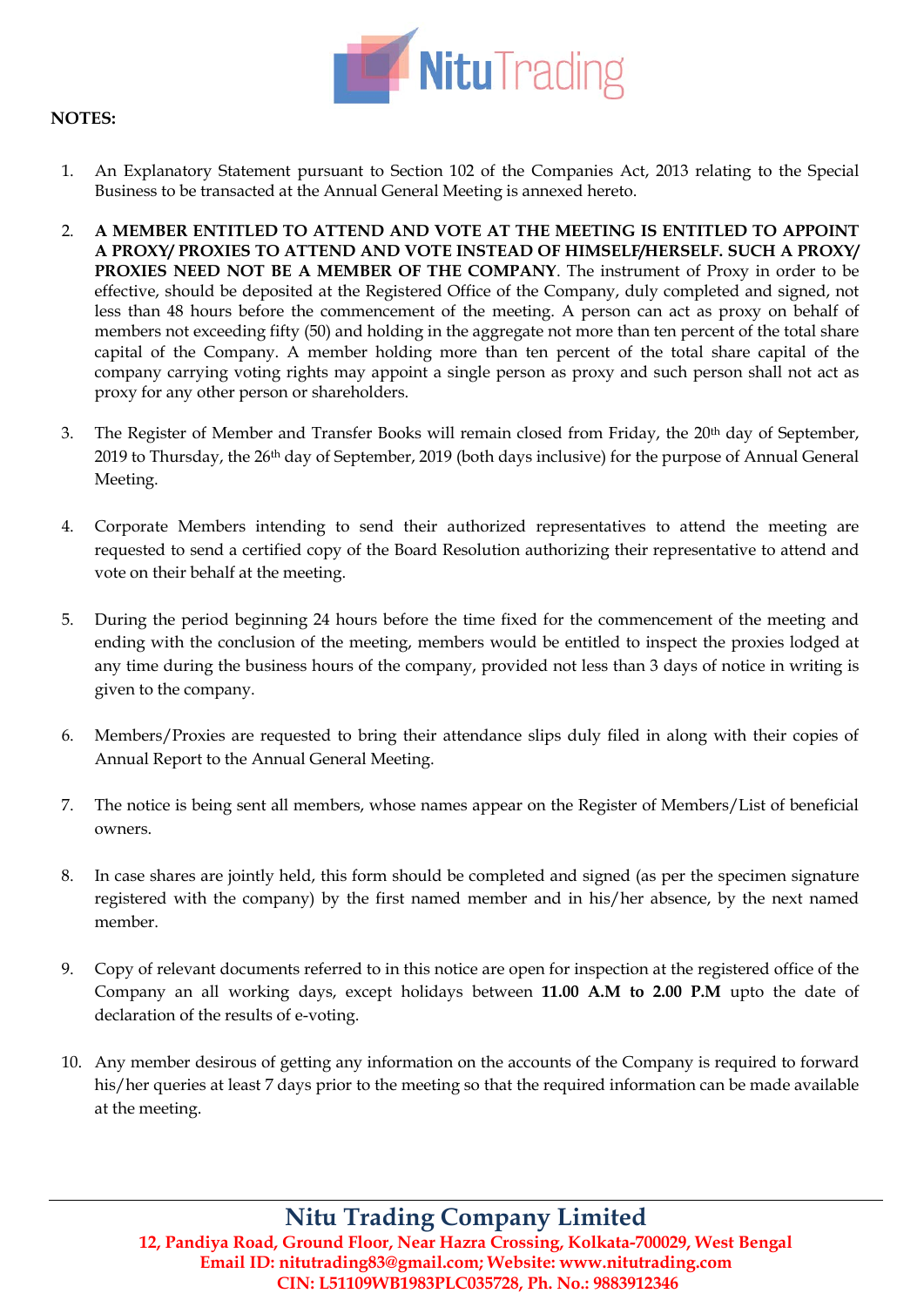

- 11. Members are requested to intimate change in their address immediately to M/s. Purva Sharegistry (India) Private Limited, the Company's Registrar and Share Transfer Agents, at their office at No. 9, Shiv Shakti Ind. Estate, Ground Floor, J.R. Boricha Marg, Lower Parel (East), Mumbai – 400 011.
- 12. Pursuant to SEBI Circular, the Shareholders holding shares in physical form are requested to submit self attested copy of PAN at the time of sending their request for share transfer/ transmission of name/transposition of name.
- 13. Members holding shares in physical form in the same set of names under different folios are requested to apply for consolidation of such folios along with relevant Share Certificates to M/s. Purva Sharegistry (India) Private Limited, Registrar and Share Transfer Agents of the Company, at their address given above.
- 14. Members who hold shares in dematerialized form are requested to write their Client ID and DP ID and those who hold shares in physical form are requested to write their Folio number in the attendance slip for attending the meeting. In case of joint holders attending the meeting, only such joint holder who is higher in the order of names will be entitled to vote.
- 15. For members who have not registered their e‐mail address, physical copies of the Notice of the 37th Annual General Meeting of the Company inter alia indicating the process and manner of e‐voting along with Attendance Slip and Proxy Form is being sent in the permitted mode. Members may also note that Notice of 37th Annual General Meeting and Annual report for 2018-19 will be available on company's website [www.nitutrading.com](http://www.nitutrading.com/) for their download.
- 16. Members who have not registered their email addresses so far are requested to register their e‐mail address for receiving all communications including annual report, notices, circulars etc. from the company electronically.
- 17. For any assistance or information about shares etc. members may contact the Company.

## 18. **VOTING THROUGH ELECTRONIC MEANS**

- **I** In compliance with provisions of Section 108 of the Companies Act, 2013, Rule 20 of the Companies (Management and Administration) Rules, 2014 as amended by the Companies (Management and Administration) Amendment Rules, 2015 and Regulation 44 of the SEBI (Listing Obligations and Disclosure Requirements) Regulation, 2015, the Company is pleased to provide members facility to exercise their right to vote on resolutions proposed to be considered at the Annual General Meeting (AGM) by electronic means and the business may be transacted through e-Voting Services. The facility of casting the votes by the members using an electronic voting system from a place other than venue of the AGM ("remote e-voting") will be provided by Central Depository Services (India) Limited (CDSL).
- II. The facility for voting through ballot paper shall be made available at the AGM and the members attending the meeting who have not cast their vote by remote e-voting shall be able to exercise their right at the meeting through ballot paper. The members who have cast their vote by remote e-voting prior to the AGM may also attend the AGM but shall not be entitled to cast their vote again.

# **Nitu Trading Company Limited**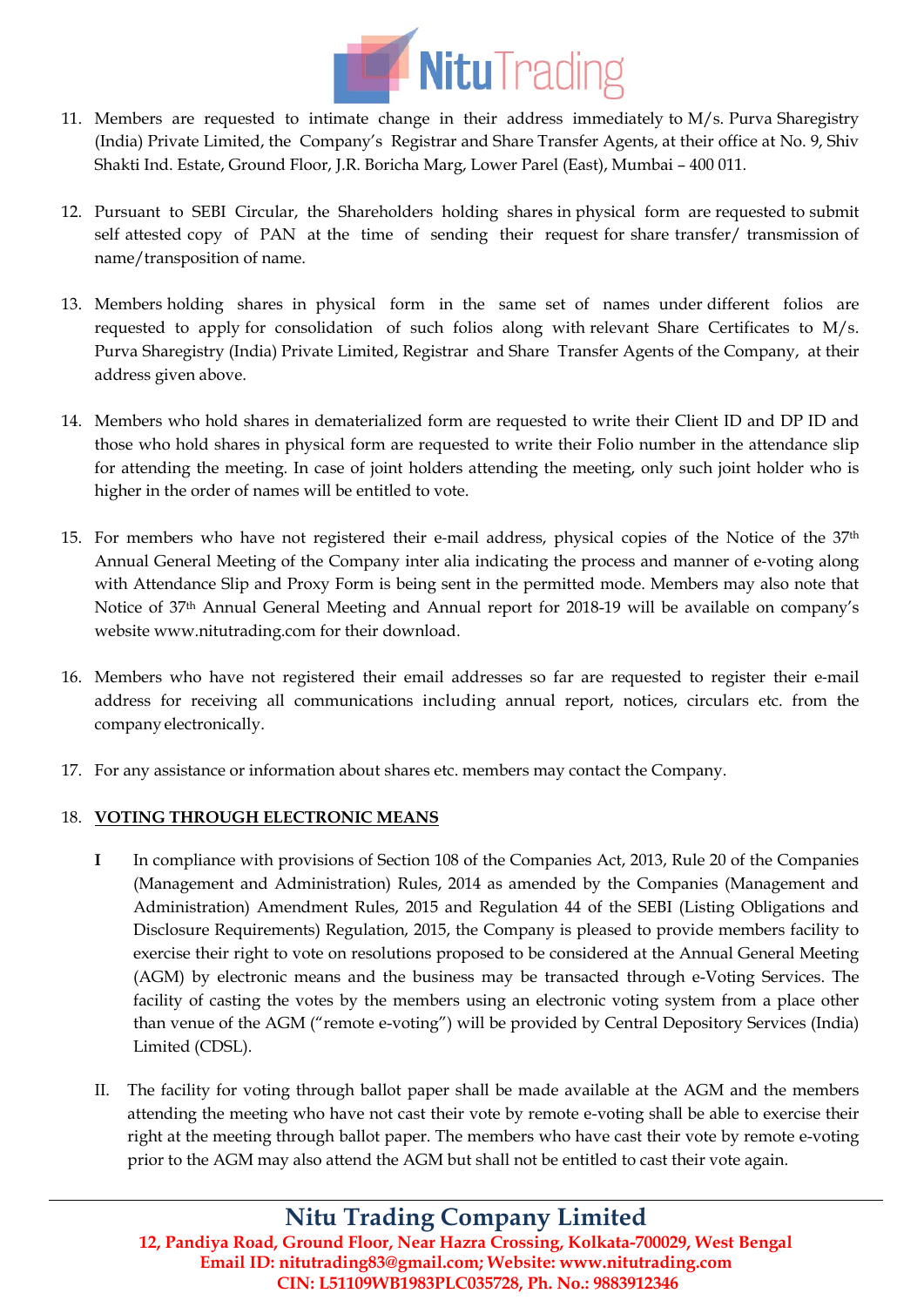

### III. **The process and manner for remote e-voting are as under:**

- i) The remote e-voting period commences on  $23<sup>rd</sup>$  September, 2019 at 9:00 a.m. and ends on  $25<sup>th</sup>$ September, 2019 at 5:00 p.m. During this period members' of the Company, holding shares either in physical form or in dematerialized form, as on the cut-off date of 19th September, 2019, may cast their vote by remote e-voting. The remote e-voting module shall be disabled by CDSL for voting thereafter. Once the vote on a resolution is cast by the member, the member shall not be allowed to change it subsequently.
- ii) The shareholders should log on to the e-voting website [www.evotingindia.com](http://www.evotingindia.com/) during the voting period.
- iii) Click on "Shareholders" tab.
- iv) Now Enter your User ID
	- a) For CDSL: 16 digits beneficiary ID,
	- b) For NSDL: 8 Character DP ID followed by 8 Digits Client ID,
	- c) Members holding shares in Physical Form should enter Folio Number registered with the Company.
- v) Next enter the Image Verification as displayed and Click on Login.
- vi) If you are holding shares in demat form and had logged on to [www.evotingindia.com](http://www.evotingindia.com/) and voted on an earlier voting of any Company, then your existing password is to be used.
- vii) If you are a first time user follow the steps given below:

|          | For Members holding shares in Demat Form and Physical Form                  |
|----------|-----------------------------------------------------------------------------|
| PAN      | Enter your 10 digit alpha-numeric *PAN issued by Income Tax Department      |
|          | (Applicable for both demat shareholders as well as physical shareholders)   |
|          | Members who have<br>not updated their PAN with<br>the                       |
|          | Company/Depository Participant are requested to use the first two           |
|          | letters of their name and the 8 digits of the sequence number (refer serial |
|          | no. printed on the name and address sticker/Postal Ballot Form/mail) in     |
|          | the PAN field.                                                              |
|          | In case the sequence number is less than 8 digits enter the applicable      |
|          | number of 0's before the number after the first two characters of the       |
|          | name in CAPITAL letters. Eg. If your name is Ramesh Kumar with serial       |
|          | number 1 then enter RA00000001 in the PAN field.                            |
| DOB      | Enter the Date of Birth as recorded in your demat account or in the company |
|          | records for the said demat account or folio in dd/mm/yyyy format.           |
| Dividend | Enter the Dividend Bank Details as recorded in your demat account or in the |
| Bank     | company records for the said demat account or folio.                        |
| Details  | Please enter the DOB or Dividend Bank Details in order to login. If the     |
|          | details are not recorded with the depository or company please enter the    |
|          | member id / folio number in the Dividend Bank details field.                |

viii) After entering these details appropriately, click on "SUBMIT" tab.

# **Nitu Trading Company Limited**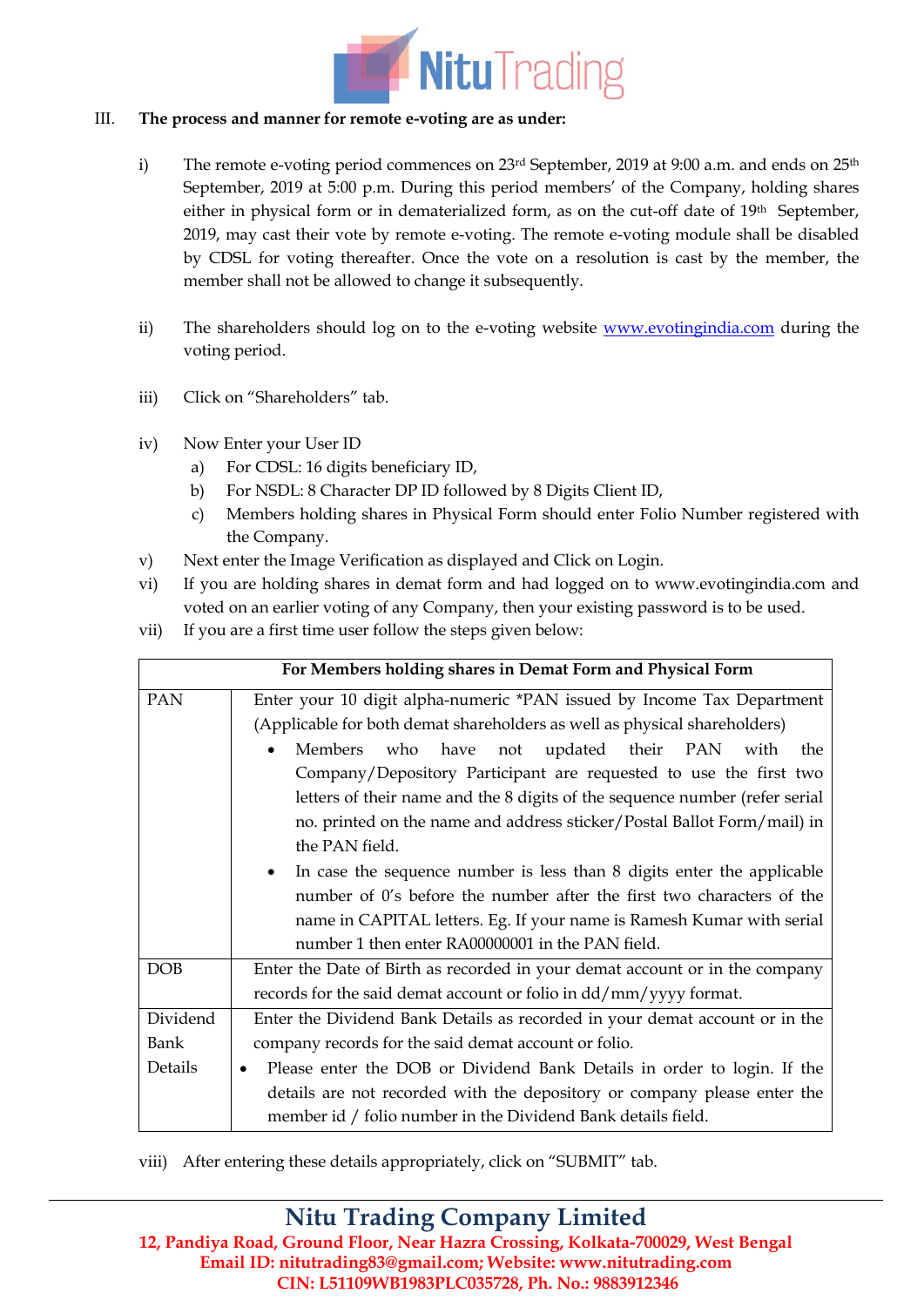

- ix) Members holding shares in physical form will then reach directly the Company selection screen. However, members holding shares in demat form will now reach 'Password Creation' menu wherein they are required to mandatorily enter their login password in the new password field. Kindly note that this password is to be also used by the demat holders for voting for resolutions of any other company on which they are eligible to vote, provided that company opts for e-voting through CDSL platform. It is strongly recommended not to share your password with any other person and take utmost care to keep your password confidential.
- x) For Members holding shares in physical form, the details can be used only for e-voting on the resolutions contained in this Notice.
- xi) Click on the EVSN for the relevant **< NITU TRADING COMPANY LIMITED >** on which you choose to vote.
- xii) On the voting page, you will see "RESOLUTION DESCRIPTION" and against the same the option "YES/NO" for voting. Select the option YES or NO as desired. The option YES implies that you assent to the Resolution and option NO implies that you dissent to the Resolution.
- xiii) Click on the "RESOLUTIONS FILE LINK" if you wish to view the entire Resolution details.
- xiv) After selecting the resolution you have decided to vote on, click on "SUBMIT". A confirmation box will be displayed. If you wish to confirm your vote, click on "OK", else to change your vote, click on "CANCEL" and accordingly modify your vote.
- xv) Once you "CONFIRM" your vote on the resolution, you will not be allowed to modify your vote.
- xvi) You can also take out print of the voting done by you by clicking on "Click here to print" option on the Voting page.
- xvii) If Demat account holder has forgotten the changed password then enter the User ID and the image verification code and click on Forgot Password & enter the details as prompted by the system.
- xviii) Note for Institutional Shareholders & Custodians :
	- Institutional shareholders (i.e. other than Individuals, HUF, NRI etc.) and Custodians are required to log on to [https://www.evotingindia.com](https://www.evotingindia.com/) and register themselves as Corporates.
	- A scanned copy of the Registration Form bearing the stamp and sign of the entity should be emailed t[o helpdesk.evoting@cdslindia.com.](mailto:helpdesk.evoting@cdslindia.com)
	- After receiving the login details they have to create a compliance user which should be created using the admin login and password. The Compliance user would be able to link the account(s) for which they wish to vote on.
	- The list of accounts should be mailed to helpdesk.evoting@cdslindia.com and on approval of the accounts they would be able to cast their vote.
	- A scanned copy of the Board Resolution and Power of Attorney (POA) which they have issued in favour of the Custodian, if any, should be uploaded in PDF format in the system for the scrutinizer to verify the same.
- xix) In case you have any queries or issues regarding e-voting, you may refer the Frequently Asked Questions ("FAQs") and e-voting manual available at [www.evotingindia.com](http://www.evotingindia.com/) under help section or write an email to [helpdesk.evoting@cdslindia.com](mailto:helpdesk.evoting@cdslindia.com) or contact them at 1800 200 5533.
- xx) Shareholders can also cast their vote using CDSL's mobile app m-voting available for android based mobiles. The m-voting app can be downloaded from Google play store, iPhone, and

# **Nitu Trading Company Limited**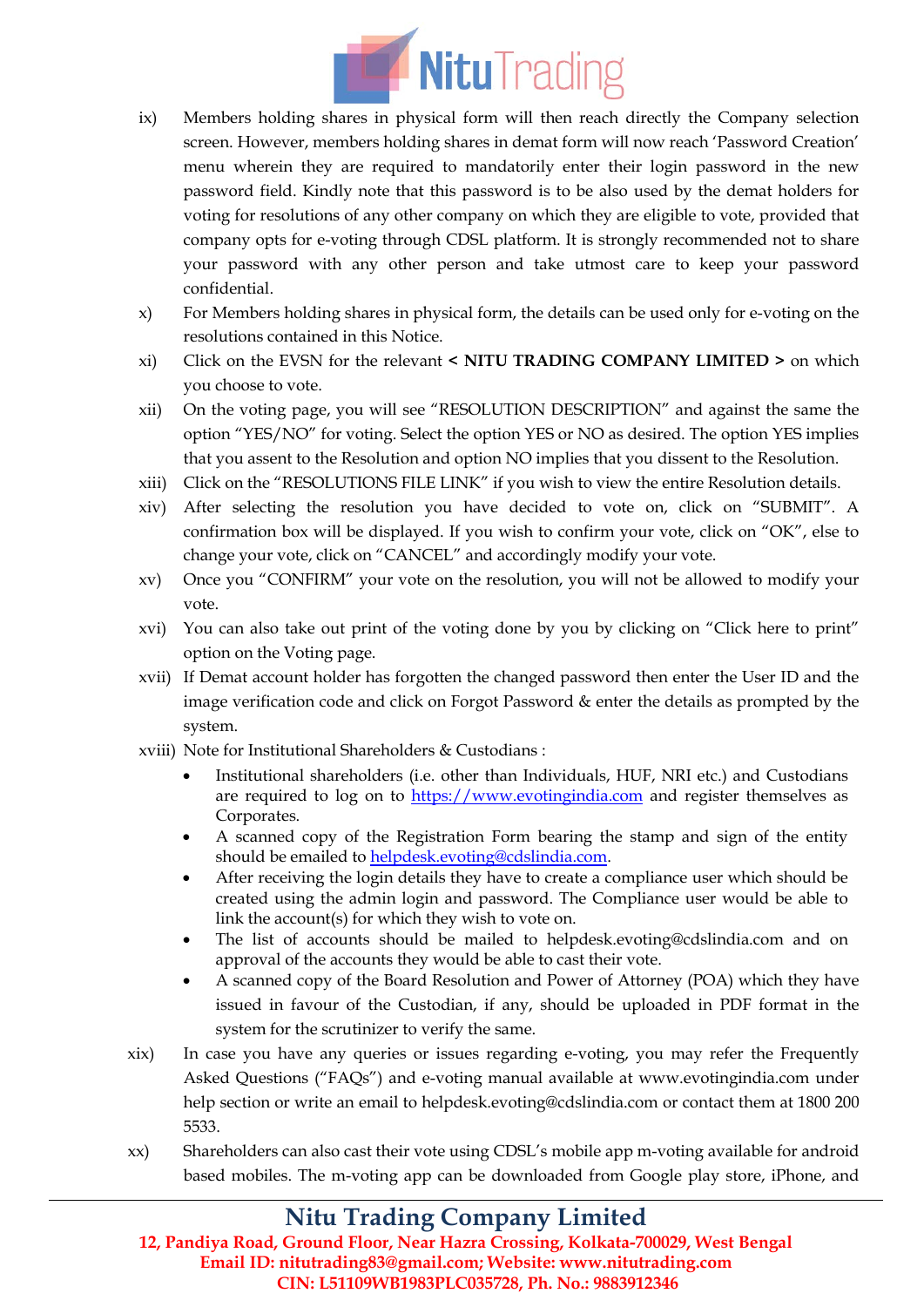

Windows phone users can download the app from the App store and the Windows phone store respectively on or after 23<sup>rd</sup> September, 2019, 9.00 a.m. to 25<sup>th</sup> September, 2019, 5.00 p.m. Please follow the instructions as prompted by the mobile app while voting on your mobile.

- 19. Institutional Members / Bodies Corporate (i.e. other than individuals, HUF, NRI etc.) are required to send scanned copy (PDF/JPG Format) of the relevant Board Resolution/ Authority letter etc. together with attested specimen signature of the duly authorized signatory(ies) who are authorized to vote through e-mail at cs.sa.associates@gmail.com with a copy marked to helpdesk.evoting@cdslindia.com on or before 25th September, 2019 upto 5:00 p.m. without which the vote shall not be treated as valid.
- 20. The voting rights of shareholders shall be in proportion to their shares of the paid up equity share capital of the Company as on the cut-off date of 19th September, 2019. A person who is not a member as on Cut Off date should treat this notice for information purpose only.
- 21. The shareholders shall have one vote per equity share held by them as on the cut-off date of 19th September, 2019. The facility of e-voting would be provided once for every folio/client id, irrespective of the number of joint holders.
- 22. Since the Company is required to provide members the facility to cast their vote by electronic means, shareholders of the Company, holding shares either in physical form or in dematerialized form, as on the cut-off date of 19th September, 2019 and not casting their vote electronically, may only cast their vote at the Annual General Meeting.
- 23. Notice of the AGM along with attendance slip, proxy form along with the process, instructions and the manner of conducting e-voting is being sent electronically to all the members whose e-mail IDs are registered with the Company / Depository Participant(s). For members who request for a hard copy and for those who have not registered their email address, physical copies of the same are being sent through the permitted mode.
- 24. Investors, who became members of the Company subsequent to the dispatch of the Notice / Email and hold the shares as on the cut-off date i.e. 19<sup>th</sup> September, 2019 are requested to send the written / email communication to the Company at nitutrading83@gmail.com by mentioning their Folio No. / DP ID and Client ID to obtain the Login-ID and Password for e-voting.
- 25. M/s. S.A & Associates (Proprietor Shipra Agarwal) Practicing Company Secretary, (C.P No. 3173) has been appointed as the Scrutinizer to scrutinize the remote e-voting process and voting at the AGM in a fair and transparent manner. The Scrutinizer will submit, not later than 2 days of conclusion of the AGM, a consolidated Scrutinizer's Report of the total votes cast in favour or against, if any, to the Chairman of the Company or a person authorized by him in writing, who shall countersign the same and declare the result of the voting forthwith.
- 26. Since e-voting facility (including Ballot form) is provided to the members pursuant to the provisions of section 108 of the companies Act, 2013, read with Companies (Management and Administration) Rules, 2014, voting by show of hands are not allowed.
- 27. The Chairman shall, at the AGM, at the end of discussion on the resolutions on which voting is to be held, allow voting with the assistance of scrutinizer, by use of "Ballot Paper" for all those members who are present at the AGM but have not cast their votes by availing remote e-voting facility.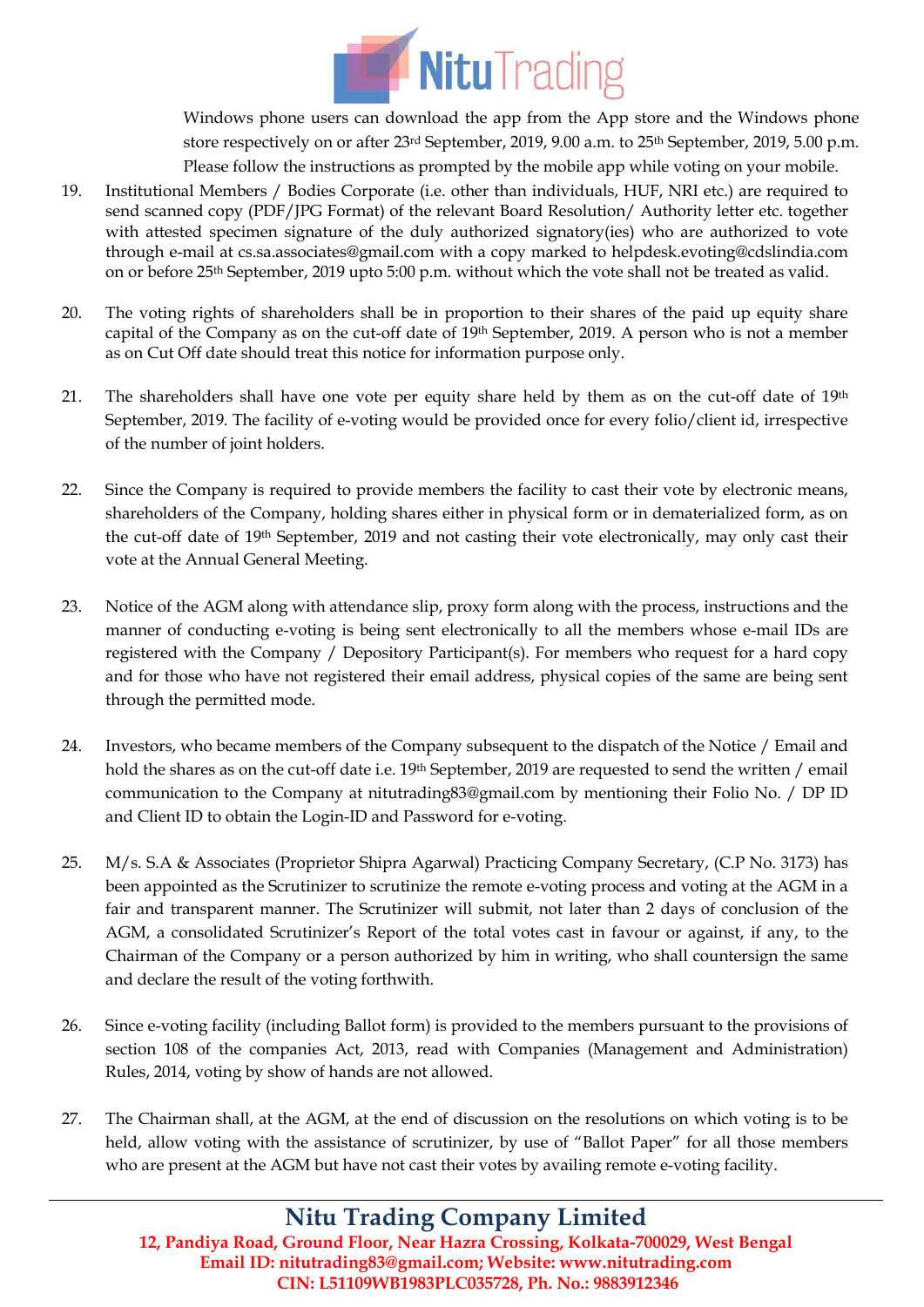

28. The Results declared along with the Scrutinizer's Report shall be placed on the Company's website www.nitutrading.com and on the website of CDSL. The same will be communicated to the stock exchanges where the company shares are listed viz. The Calcutta Stock Exchanges Ltd and MSEI.

### **Registered Office:**

12, Pandiya Road, Ground Floor, Near Hazra Crossing, Kolkata-700029, West Bengal

Place: Kolkata Date: 14.08.2019

### **By Order of the Board of Directors**

For Nitu Trading Company Limited

Parminder Singh Managing Director DIN: [07945319](http://www.mca.gov.in/mcafoportal/companyLLPMasterData.do)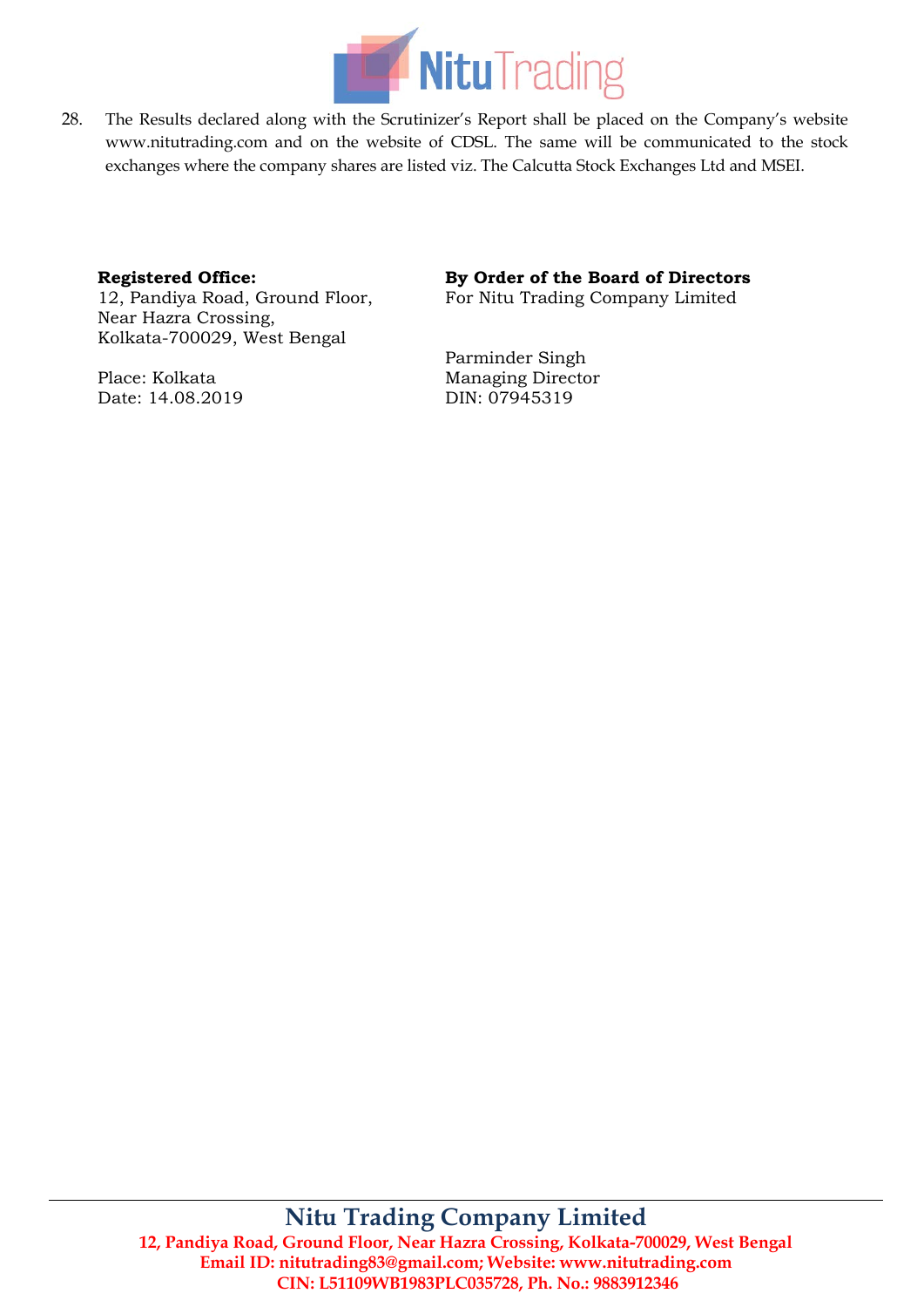

#### **EXPLANATORY STATEMENT Item of Special Business Item No. 2:**

The Board of Directors of the Company, at its meeting held on 24th April, 2019, and on the recommendation of the Nomination and Remuneration Committee has appointed Mr. Parminder Singh as a Managing Director, for a period of 5 (Five) years w.e.f. 24th April, 2019 at the remuneration recommended and approved by the Board. Mr. Parminder Singh shall be appointed as Key Managerial Personnel under Section 203 of the Companies Act, 2013.

It is proposed to seek the members' approval for the appointment of and remuneration payable to Mr. Parminder Singh as Managing Director, in terms of the applicable provisions of the Act.

The requisite information stipulated under Schedule V is furnished hereunder:

- 1. Tenure of Agreement For a period of 5 years w.e.f 24th April, 2019.
- 2. Salary, Allowances and Commission (hereinafter referred to as "Remuneration"):
	- a) Basic Salary : Rs. 25,000/- per month
	- b) Perquisites/Allowances:
		- i) Medical Expenses: Reimbursement of actual medical expenses incurred in India including hospitalization, nursing homes and surgical charges for himself & family including premium on medical insurance.
		- ii) Travel Concession/Assistance: Travel Concession/Assistance (domestic) in respect of himself and his family.
		- iii) Leave: Leave with full pay or encashment thereof, as per the rules of the Company.
		- iv) Communication Facilities: Telephone, Tele-fax & other communication facilities at residence.

Other Perquisites: Subject to overall ceiling on remuneration, Mr. Parminder Singh may be given other allowances & expenses including expenses incurred for business of the Company and such other perquisites and allowances in accordance with the rules of the Company.

#### 3. **Minimum Remuneration:**

Notwithstanding anything herein contained, where in any financial year during the period of his office as Managing Director, the Company has no profits or its profits are inadequate, the Company may, subject to the requisite approvals, pay Mr. Parminder Singh remuneration by way of salary, perquisites not exceeding the maximum limits laid down in Section II of Part II of Schedule V to the Companies Act, 2013, as may be agreed to by the Board of Directors and Mr. Parminder Singh.

### 4. **Nature of Duties:**

- a. The Managing Director shall devote his whole time attention to the business of the Company and carry out such duties as may be entrusted to him by the Board from time to time and separately communicated to him and exercise such powers as may be assigned to him, subject to superintendence, control and directions of the Board in connection with and in the best interests of the business of the Company including performing duties as assigned by the Board from time to time.
- b. The Managing Director shall not exceed the powers so delegated by the Board pursuant to Clause 2(a) above.
- c. The Managing Director undertakes to employ the best of his skill and ability to make his utmost endeavors to promote the interests and welfare of the Company and to conform to and comply with the directions and regulations of the Company and all such orders and directions as may be given to him from time to time by the Board.

# **Nitu Trading Company Limited**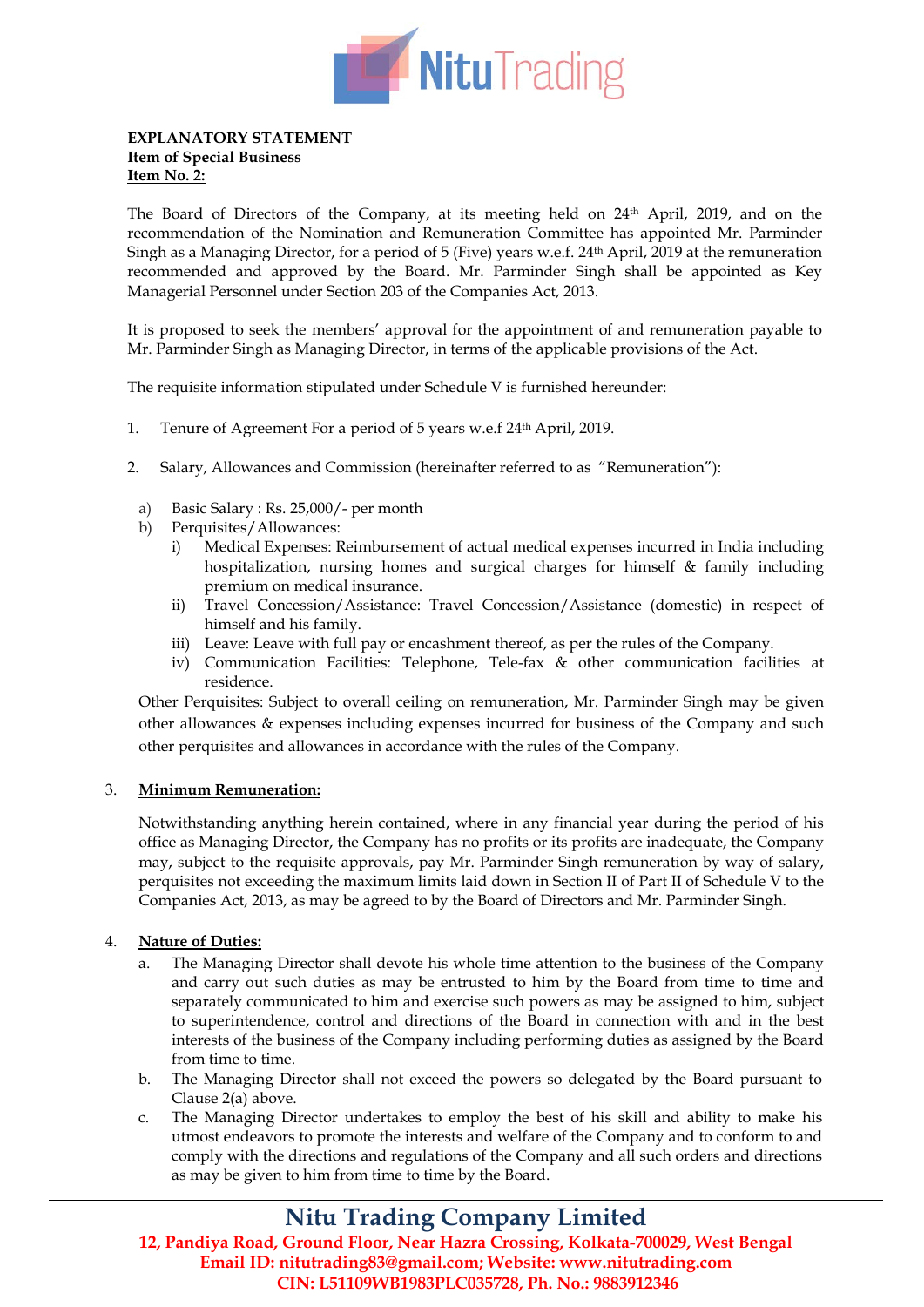

### 5. **Other Terms & condition:**

- a. The employment of the Managing Director may be terminated by the Company without notice or payment in lieu of notice:
- i) if the Managing Director is found guilty of any gross negligence, default or misconduct in connection with or affecting the business of the Company or any subsidiary or associated Company to which he is required by the Agreement to render services; or
- ii) in the event of any serious or repeated or continuing breach (after prior warning) or nonobservance by the Managing Director of any of the stipulations contained in the Agreement to be executed between the Company and the Managing Director; or
- iii) In the event the Board expresses its loss of confidence in the Managing Director.
- iv) In the event the Managing Director is not in a position to discharge his official duties due to any physical or mental incapacity, the Board shall be entitled to terminate his contract on such terms as the Board may consider appropriate in the circumstances.
- v) If and when the Agreement expires or is terminated for any reason whatsoever, Mr. Parminder Singh will cease to be the Managing Director and also cease to be a Director. If at any time, Mr. Parminder Singh, ceases to be a Director of the Company for any reason whatsoever, he shall cease to be the Managing Director and the Agreement shall forthwith terminate.

The Board recommends the Resolutions set out at Item No. 2 of the Notice for your approval.

Except Mr. Parminder Singh, none of the other Directors/Key Managerial Personnel of the Company and their relatives are, in any way, concerned or interested, financially or otherwise, in the resolutions set out at Item No. 2 of the Notice.

### **Item No. 3 & 4:**

Mr. Mukteshwar Choudhary and Mrs. Madhu Sharma was appointed as an Independent Director of the Company pursuant to Section 149 and all other applicable provisions of the Companies Act, 2013 read with the rules framed thereunder and the applicable provision of the erstwhile Listing Agreement with the stock exchange to hold office for a term of Five (5) consecutive years w.e.f 16.03.2015 to 15.03.2020 and 31.03.2015 to 30.03.2020 respectively.

The Board of Directors of the Company ('the Board') at the meeting held on 24th May, 2019, on the recommendation of the Nomination & Remuneration Committee ('the Committee'), recommended for the approval of the Members, the re-appointment of Mr. Mukteshwar Choudhary and Mrs. Madhu Sharma as Independent Directors of the Company with effect from 16th March, 2020, and 31.03.2020 respectively in terms of Section 149 read with Schedule IV of the Companies Act, 2013 ('the Act'), and Regulation 17 of the Securities and Exchange Board of India (Listing Obligations and Disclosure Requirements) Regulations, 2015 ('Listing Regulations 2015'), as set out in the Resolutions relating to their respective re-appointment.

The Committee and the Board are of the view that, given the knowledge, experience and performance of Mr. Mukteshwar Choudhary and Mrs. Madhu Sharma, and contribution to Board processes by them, their continued association would benefit the Company. Declarations have been received from Mr. Mr. Mukteshwar Choudhary and Mrs. Madhu Sharma that they meet the criteria of Independence prescribed under Section 149 of the Act read with the Companies (Appointment and Qualification of Directors) Rules, 2014 and Regulation 16 of the Listing Regulations 2015. In the opinion of the Board, Mr. Mukteshwar Choudhary and Mrs. Madhu Sharma fulfil the conditions specified in the Act, the Rules thereunder and the Listing Regulations 2015 for re-appointment as Independent Directors and they are independent of the management of the Company.

# **Nitu Trading Company Limited**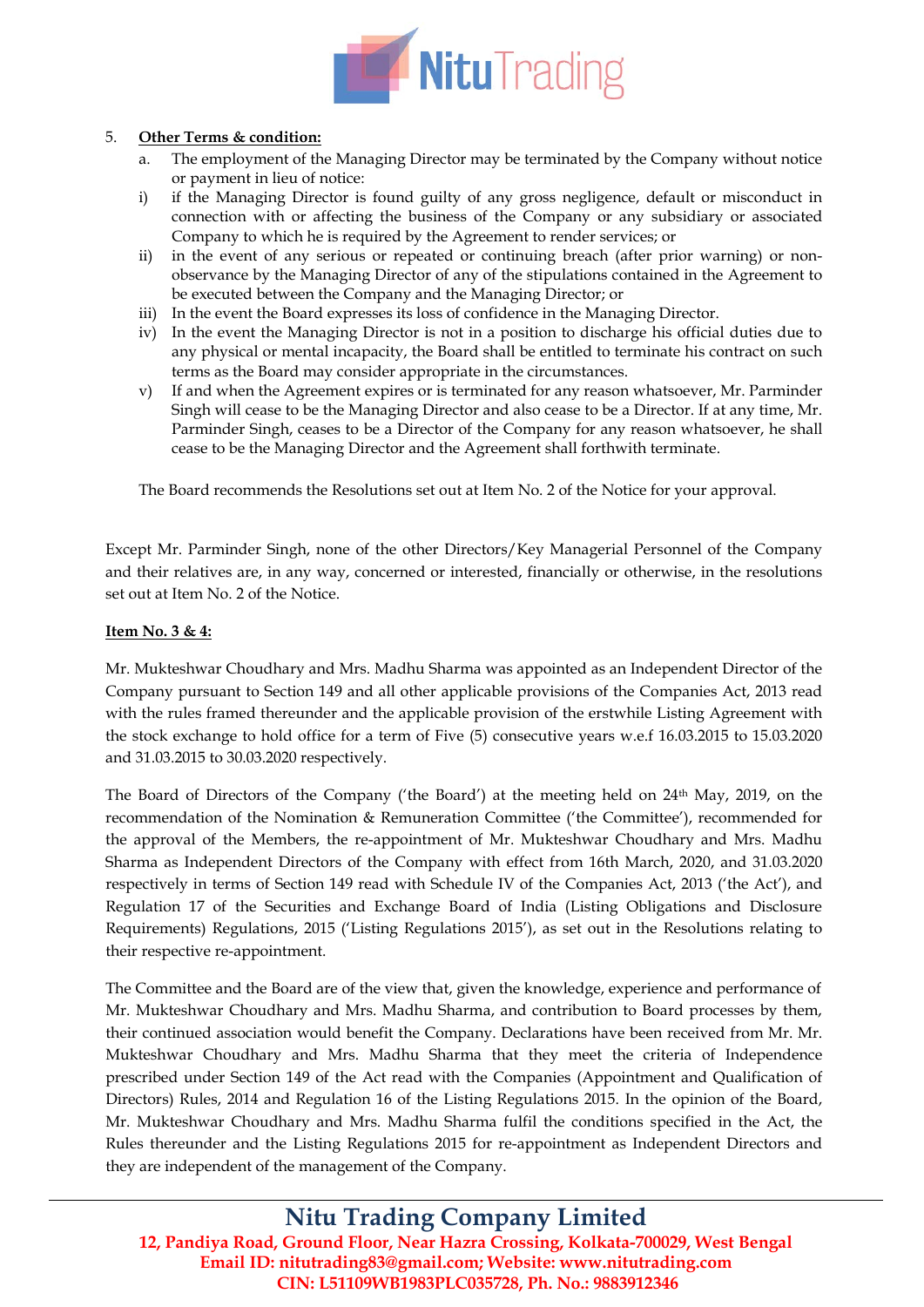

Consent of the Members by way of Special Resolution is required for re-appointment of Mr. Mukteshwar Choudhary and Mrs. Madhu Sharma, in terms of Section 149 of the Act.

None of the Directors or KMP of the Company directly or through their relatives except Mr. Mukteshwar Choudhary and Mrs. Madhu Sharma and their relatives, are in any way, concerned or interested, whether financially or otherwise, in the resolution as set out at Item no. 3 and 4 of the notice.

### **ANNEXURE TO ITEMS 2, 3 & 4 OF THE NOTICE**

**Details of Directors seeking re-appointment/appointment at the forthcoming Annual General Meeting [in pursuance of the SEBI (Listing obligations and Disclosure Requirements) Regulation, 2015]**

| <b>Name of Director</b>           | Mr. Parminder Singh          | Mr. Mukteshwar  | Mrs. Madhu       |
|-----------------------------------|------------------------------|-----------------|------------------|
|                                   | (DIN: 07945319)              | Choudhary       | Sharma           |
| Date of Birth                     | 13/08/1984                   | 01/07/1957      | 20/08/1967       |
| Date of first appointment         | 24/04/2019                   | 16/03/2015      | 31/03/2015       |
| on the Board of Directors         |                              |                 |                  |
| of the Company                    |                              |                 |                  |
| <b>Nationality</b>                | Indian                       | Indian          | Indian           |
| Designation                       | <b>Managing Director</b>     | Independent     | Independent      |
|                                   |                              | <b>Director</b> | <b>Director</b>  |
| <b>Expertise</b>                  | <b>Finance and Marketing</b> | Finance and     | Finance and      |
|                                   |                              | Marketing       | <b>Marketing</b> |
| <b>Present Status of</b>          | <b>Managing Director cum</b> | Independent     | Independent      |
| Directorship in this              | <b>CFO</b>                   | <b>Director</b> | <b>Director</b>  |
| Company                           |                              |                 |                  |
| <b>Shares held in the Company</b> | Nil                          | Nil             | Nil              |
| <b>Seeking Appointment/re-</b>    | Appointment                  | Re-Appointment  | Re-Appointment   |
| appointment                       |                              |                 |                  |
| <b>Rotational Status</b>          | N.A                          | N.A             | N.A              |
|                                   |                              |                 |                  |

**(Annexure as referred to in note no. 1 on notice and Item No. 2, 3 and 4 of the notice)**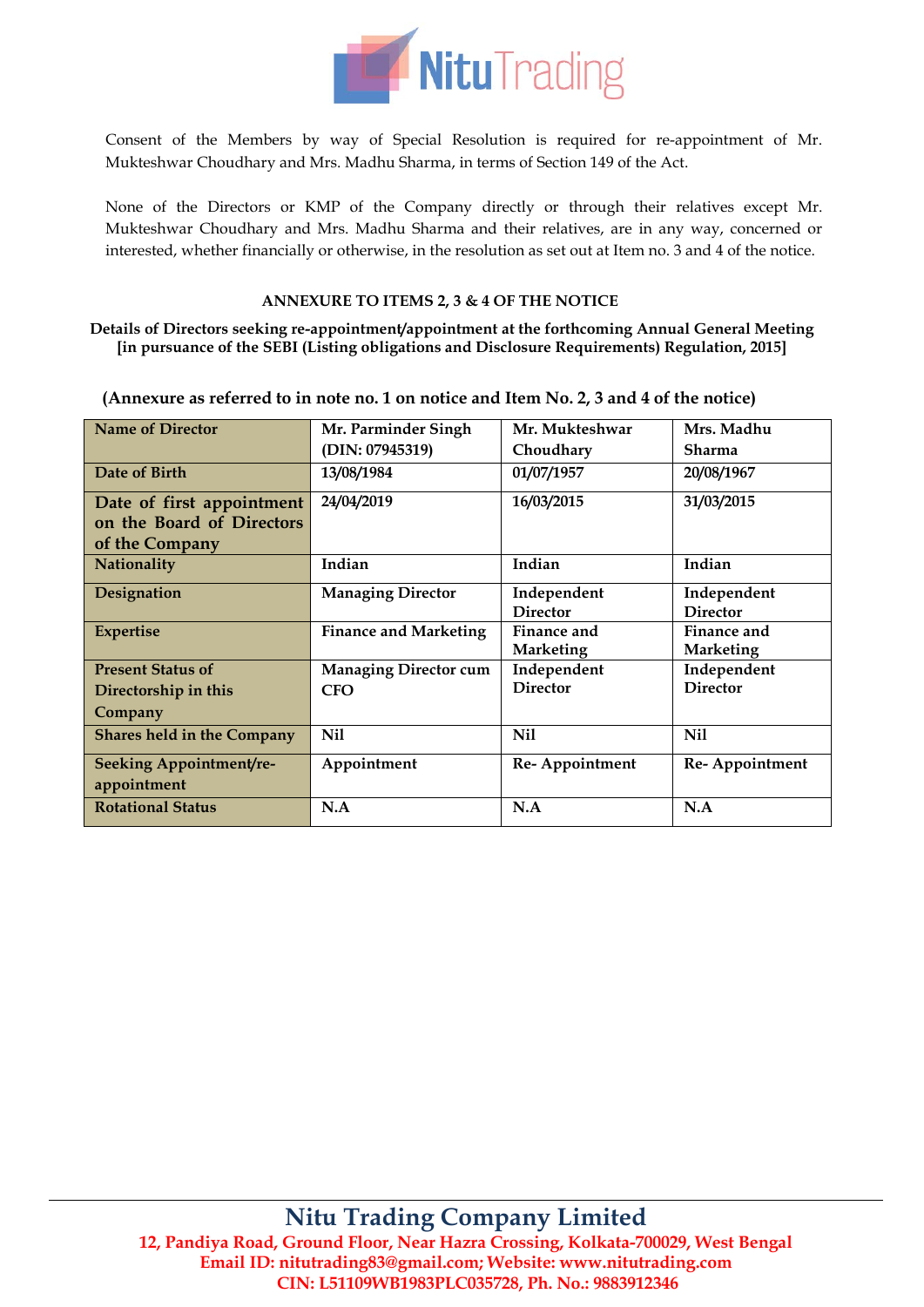

### **NITU TRADING COMPANY LIMITED CIN: L51109WB1983PLC035728 Regd. Office: 12, Pandiya Road, Ground Floor, Near Hazra Crossing Kolkata-700029, West Bengal**

## **37th ANNUAL GENERAL MEETING**

# *ATTENDANCE SLIP*

(Members or their proxies are requested to present this form for admission, duly signed in accordance with their specimen signatures registered with the Company.)

| $Id$ *<br>DP    | <del>. .</del><br>lient Id*          |  |
|-----------------|--------------------------------------|--|
| Regd. Folio No. | $\sim$<br>No.<br><b>Shares</b><br>Of |  |

\*Applicable for shares held in electronic form

Name(s) and address of the shareholder / Proxy in full:

I/we hereby record my/our presence at the  $37<sup>th</sup>$  Annual General Meeting of the Company being held on Thursday, 26th September, 2019 at 10.00 a.m. at 12, Pandiya Road, Ground Floor, Near Hazra Crossing, Kolkata-700029, West Bengal

Please  $(\sqrt{})$  in the box

| EM IDED.<br>$\bf M$ |  | <b>DDOVV</b> |  |  |
|---------------------|--|--------------|--|--|
|---------------------|--|--------------|--|--|

Signature of Shareholder / Proxy

\_\_\_\_\_\_\_\_\_\_\_\_\_\_\_\_\_\_\_\_\_\_\_\_\_\_\_\_\_\_\_\_\_\_\_\_\_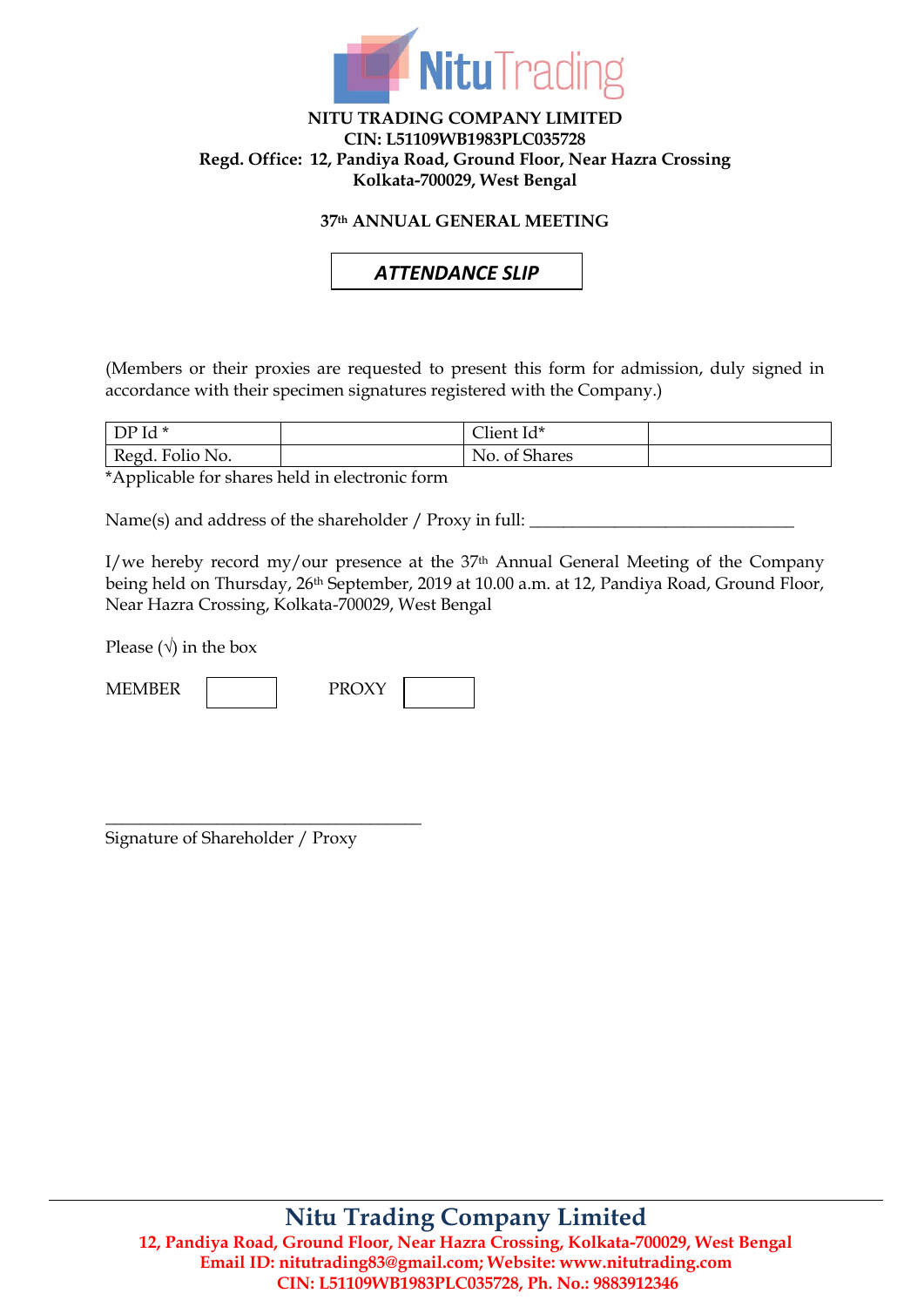

### **Form No. MGT-11**

# *PROXY FORM*

[Pursuant to section 105(6) of the Companies Act, 2013 and Rule 19(3) of the Companies Management and Administration) Rules, 2014]

**CIN:** L51109WB1983PLC035728

**Name of the Company:** Nitu Trading Company Limited

**Registered Office**: 12, Pandiya Road, Ground Floor, Near Hazra Crossing, Kolkata-700029, West Bengal

| Name of the member(s):     |  |
|----------------------------|--|
| <b>Registered address:</b> |  |
| E-mail Id:                 |  |
| Folio No. / Client Id:     |  |
| DP ID:                     |  |

I/ We, being the member(s) of ........................... shares of the above named Company, hereby appoint

as my/our proxy to attend and vote (on a poll) for me/us and on my/our behalf at the 37<sup>th</sup> Annual General Meeting of the Company, to be held on Thursday the 26<sup>th</sup> September, 2019 at 10.00 a.m. at 12, Pandiya Road, Ground Floor, Near Hazra Crossing, Kolkata-700029, West Bengal, and at any adjournment thereof in respect of such resolutions as are indicated below:

| <b>Item</b>               | <b>Description of Resolutions:</b>                                                            |  |
|---------------------------|-----------------------------------------------------------------------------------------------|--|
| No.                       |                                                                                               |  |
| <b>Ordinary Business:</b> |                                                                                               |  |
| 1.                        | Adoption of the Audited Balance Sheet of the Company for the Financial Year ended 31st March, |  |
|                           | 2019 together with the Report of the Board of Directors and Auditors thereon.                 |  |
| <b>Special Business:</b>  |                                                                                               |  |
| 2.                        | Appointment of Mr. Parminder Singh (DIN: 07945319) as a Managing Director of the Company      |  |
| 3.                        | Re-appointment of Mr. Mukteshwar Choudhury as a Non Executive Independent Director.           |  |
| 4.                        | Re-appointment of Mrs. Madhu Sharma as a Non Executive Independent Director.                  |  |

# **Nitu Trading Company Limited**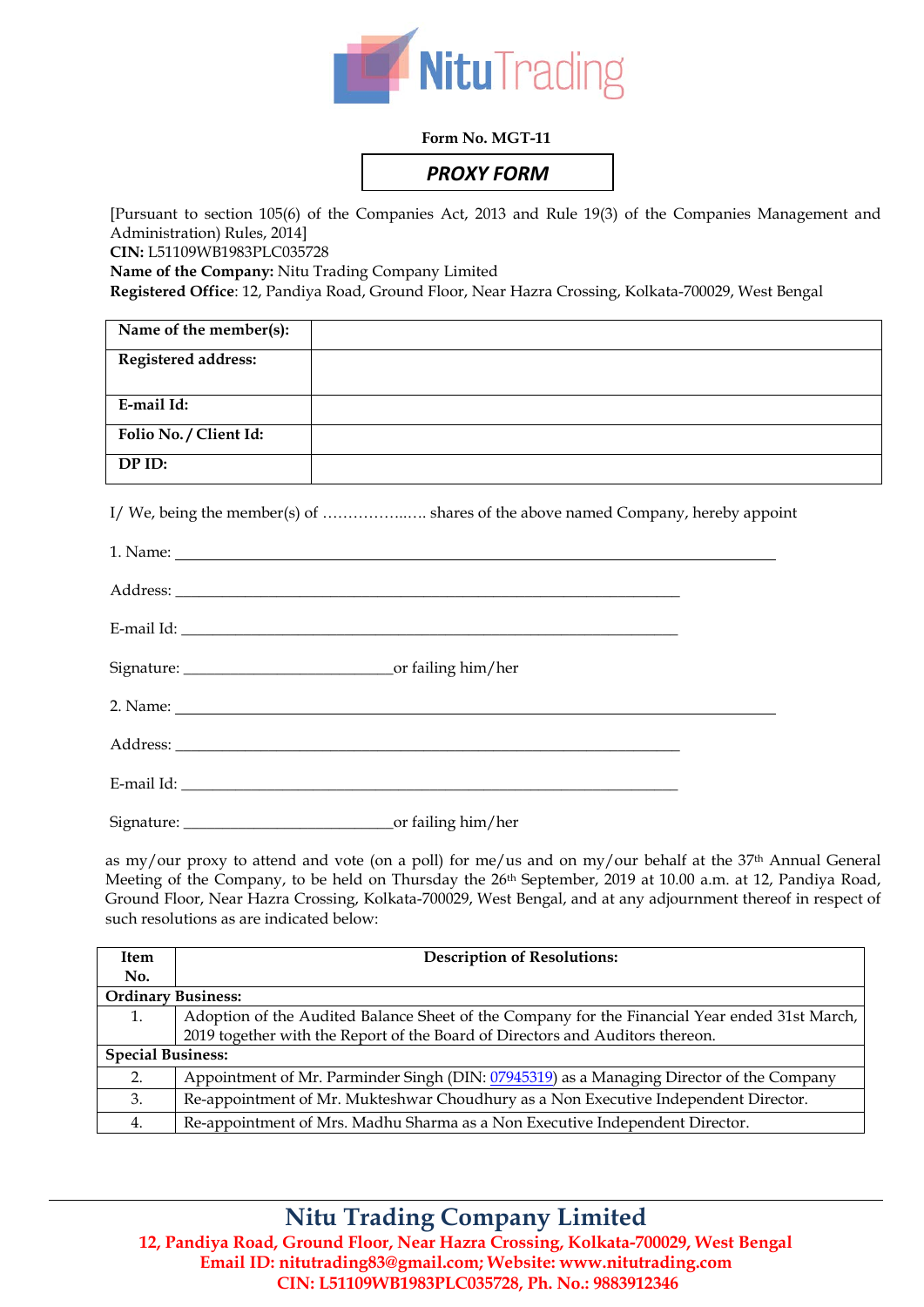

Signed this …..…… day of ………………….......... 2019

Signature of shareholder(s)

Signature of Proxy holder(s)

#### **Notes:**

- 1. This form of proxy in order to be effective should be duly completed and deposited at the Registered Office of the Company, not less than 48 hours before the commencement of the Meeting.
- 2. Any alteration or correction made to this Proxy form must be initialed by the signatory /signatories.

# **Nitu Trading Company Limited 12, Pandiya Road, Ground Floor, Near Hazra Crossing, Kolkata-700029, West Bengal Email ID[: nitutrading83@gmail.com;](mailto:NITUTRADING83@GMAIL.COM) Website: www.nitutrading.com CIN: L51109WB1983PLC035728, Ph. No.: 9883912346**

**Affix Revenue Stamp**